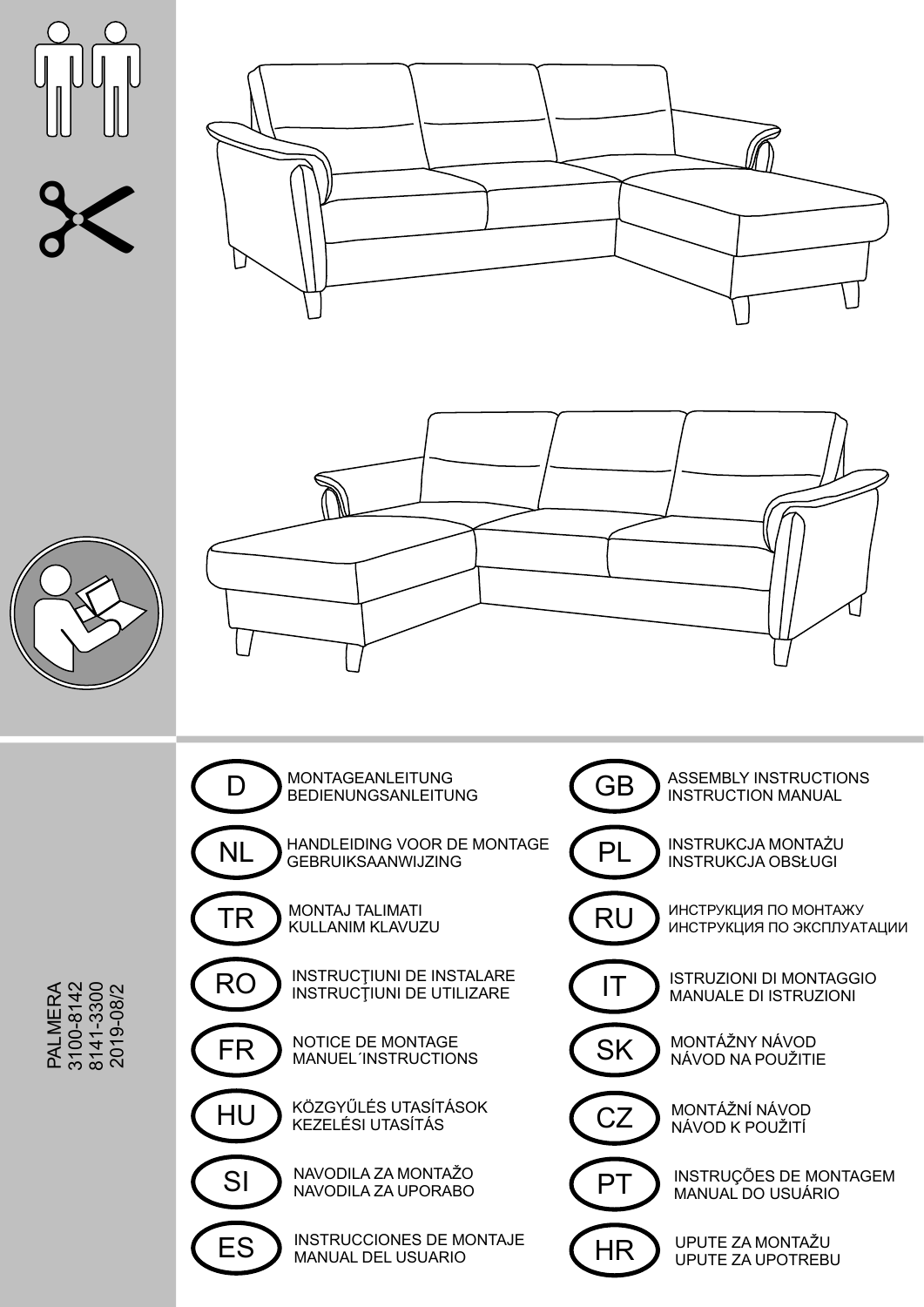

 $\overline{2}$ 

 $\circ$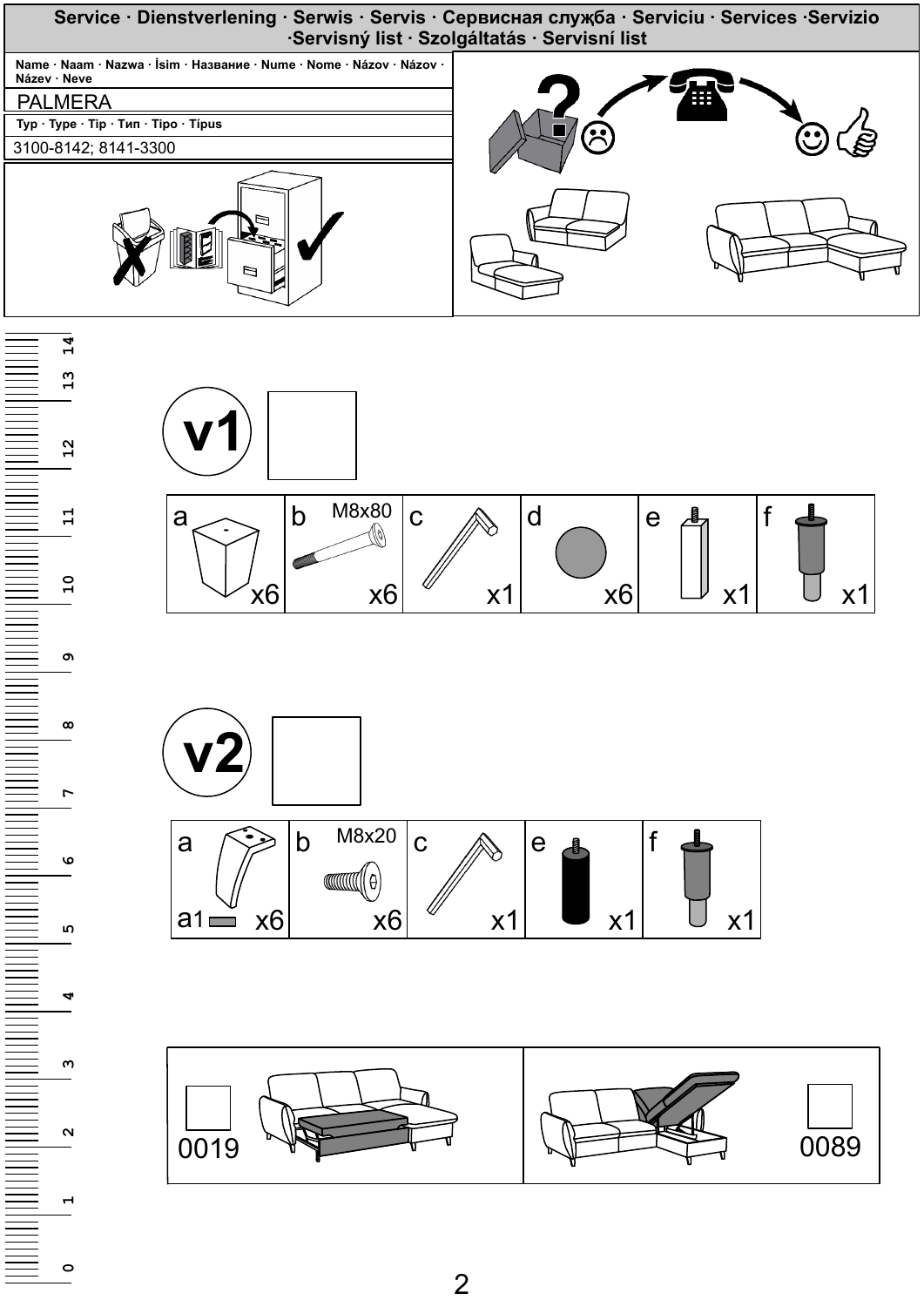

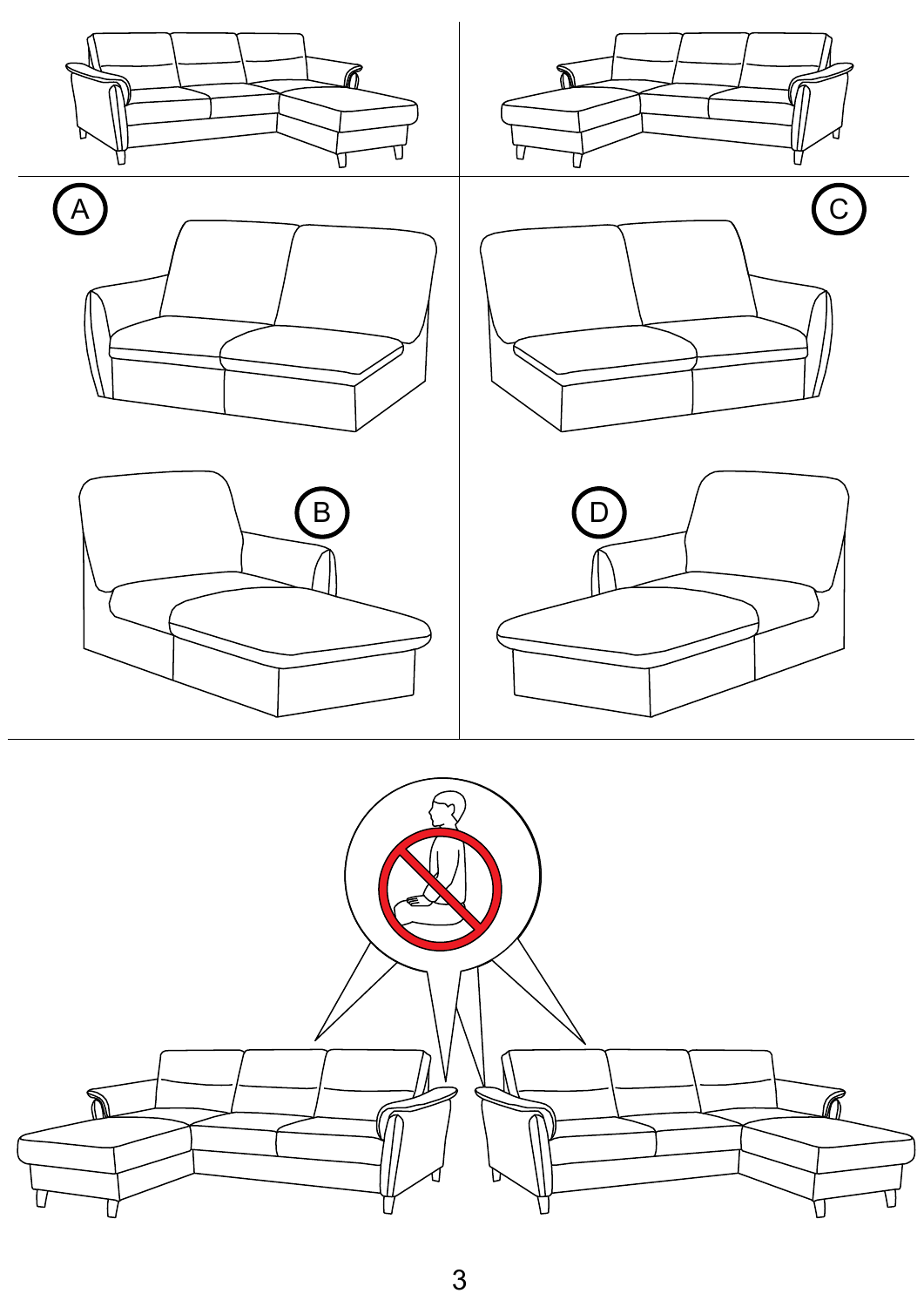

 $\overline{\mathcal{A}}$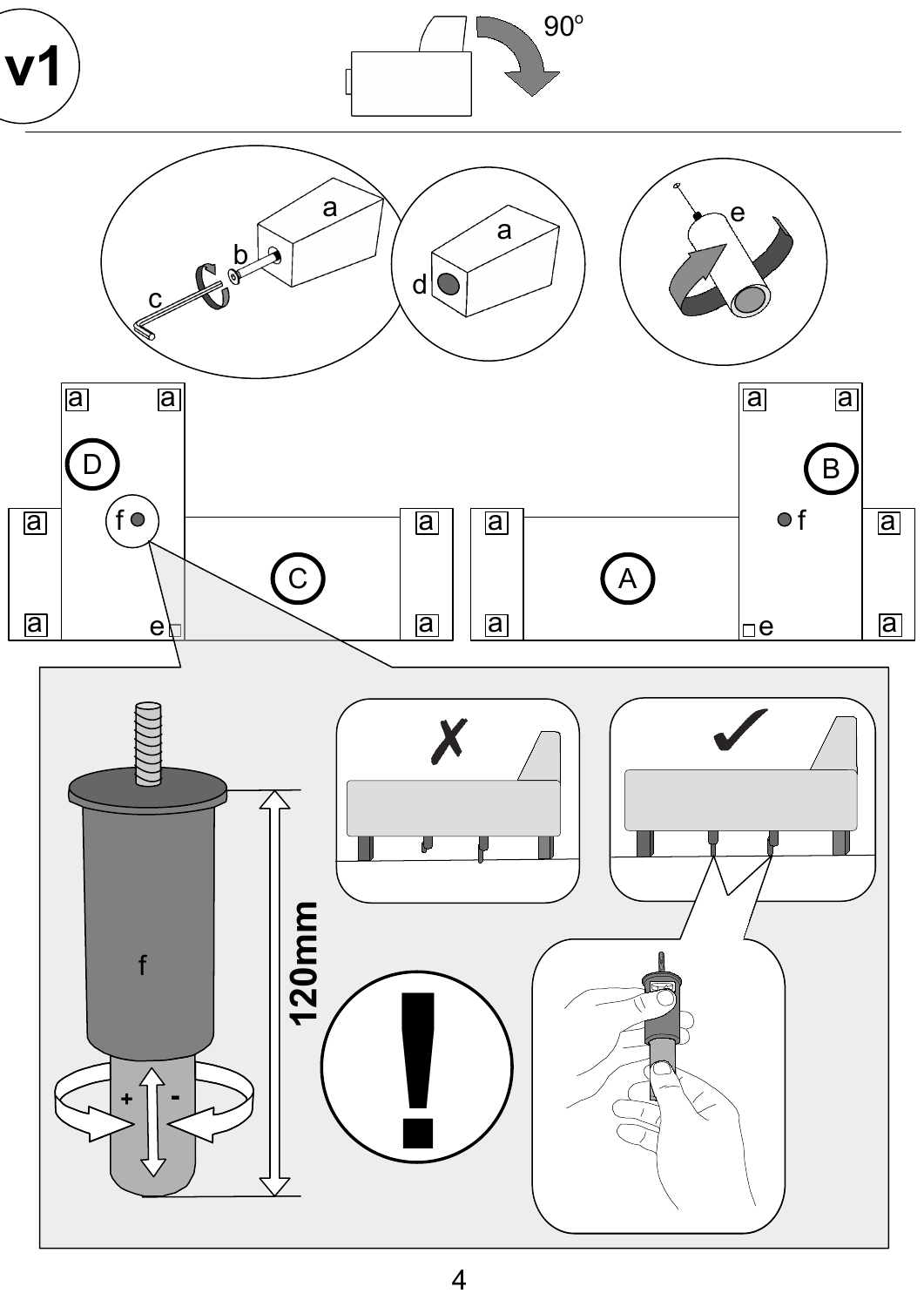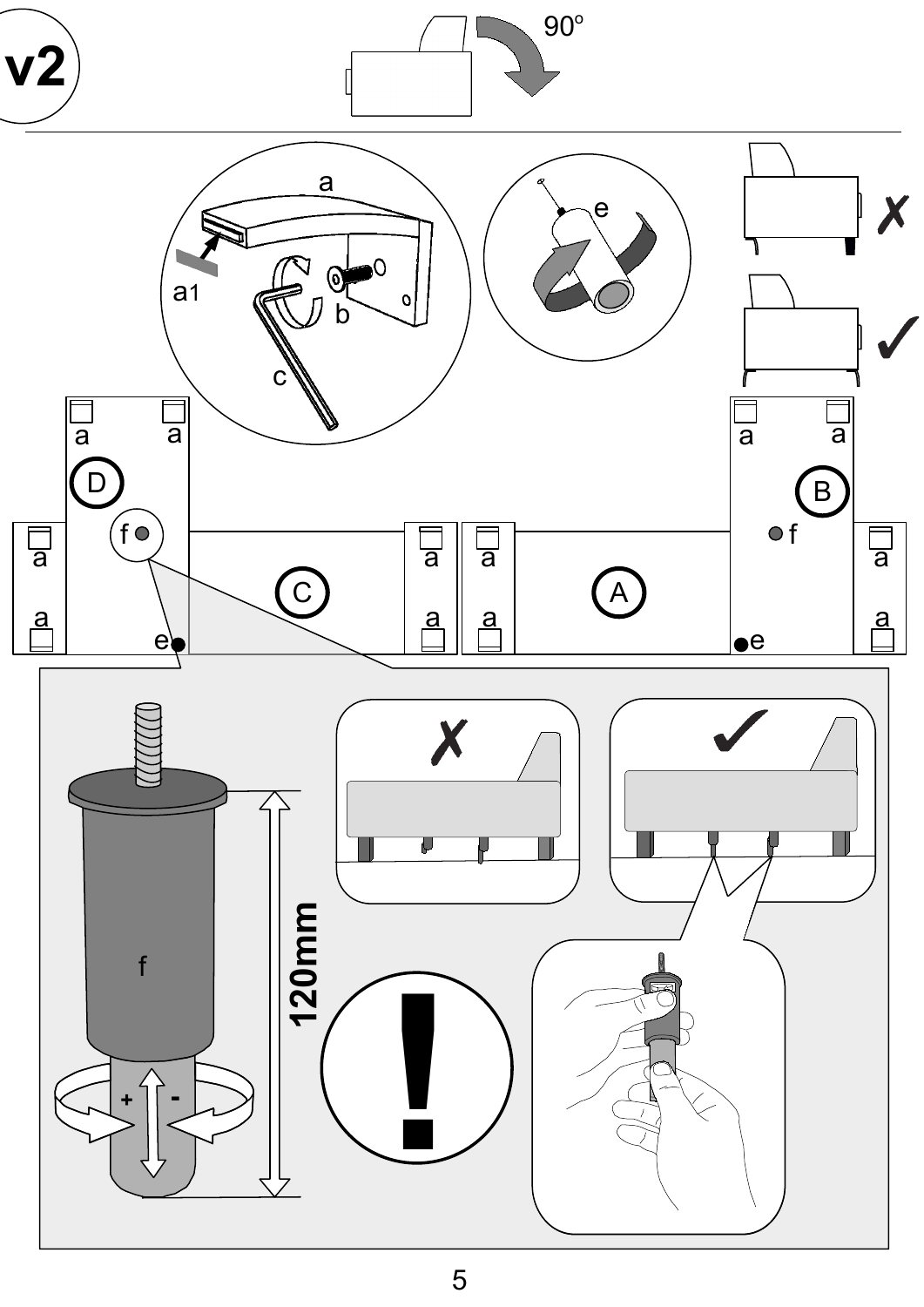



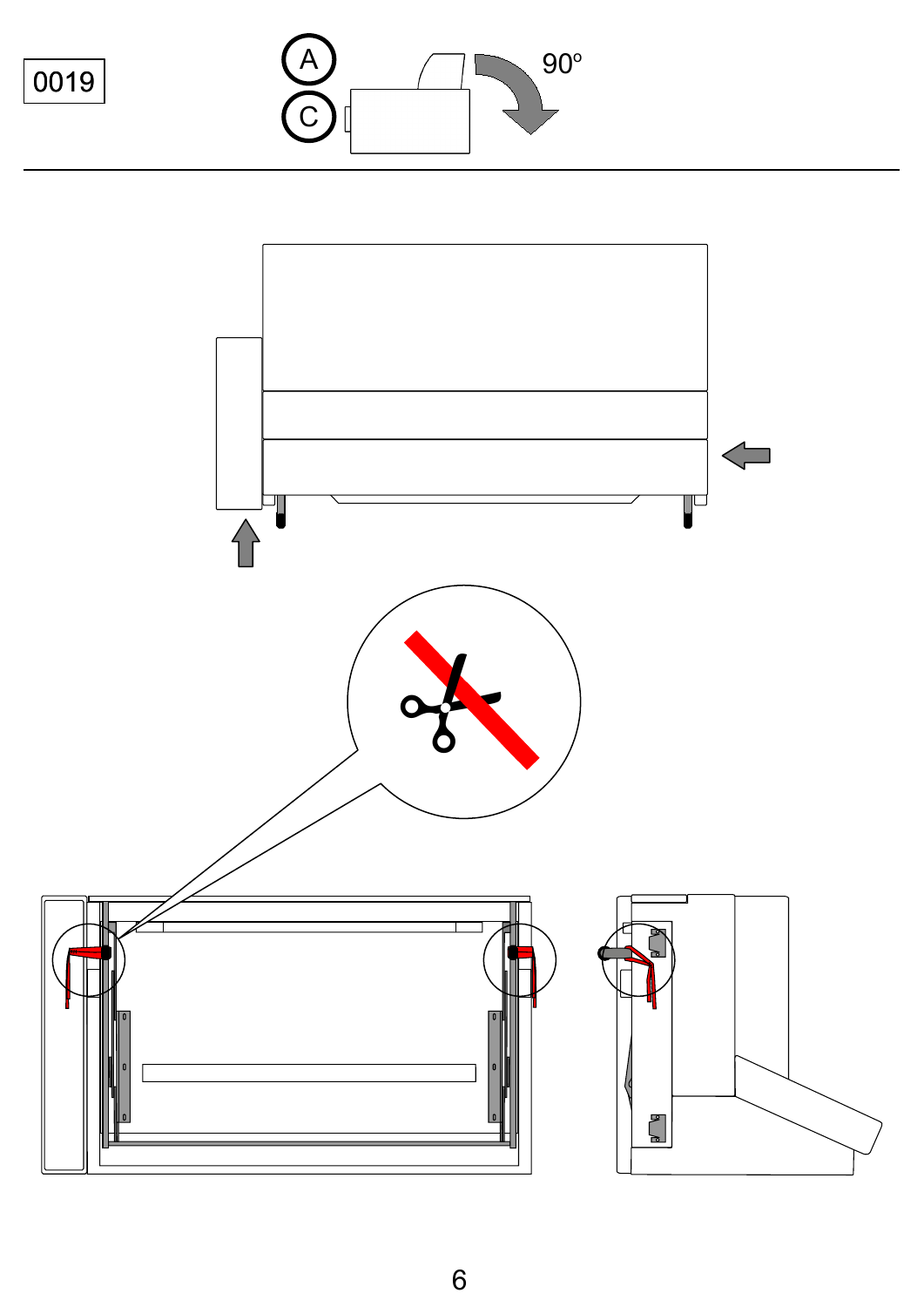

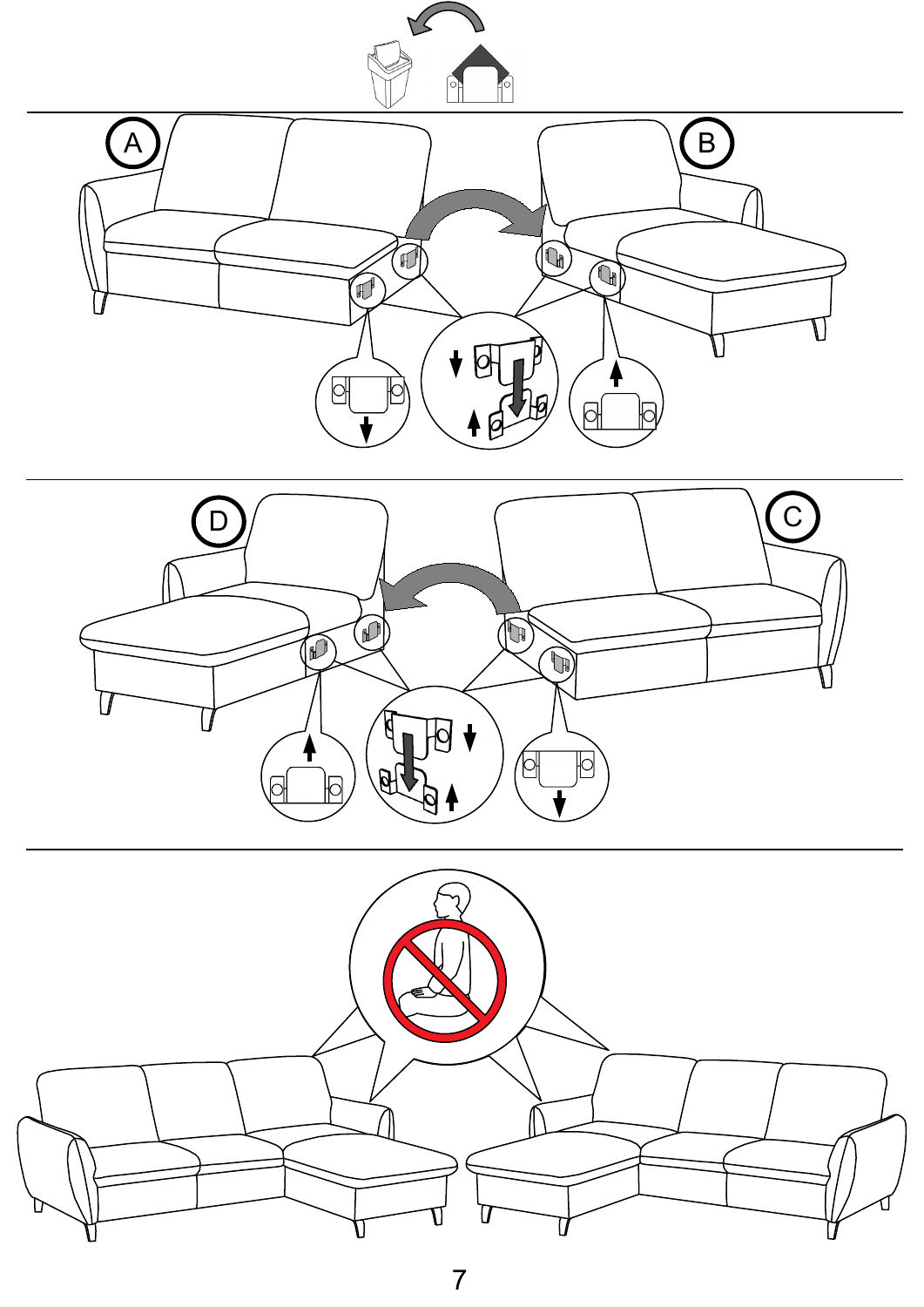